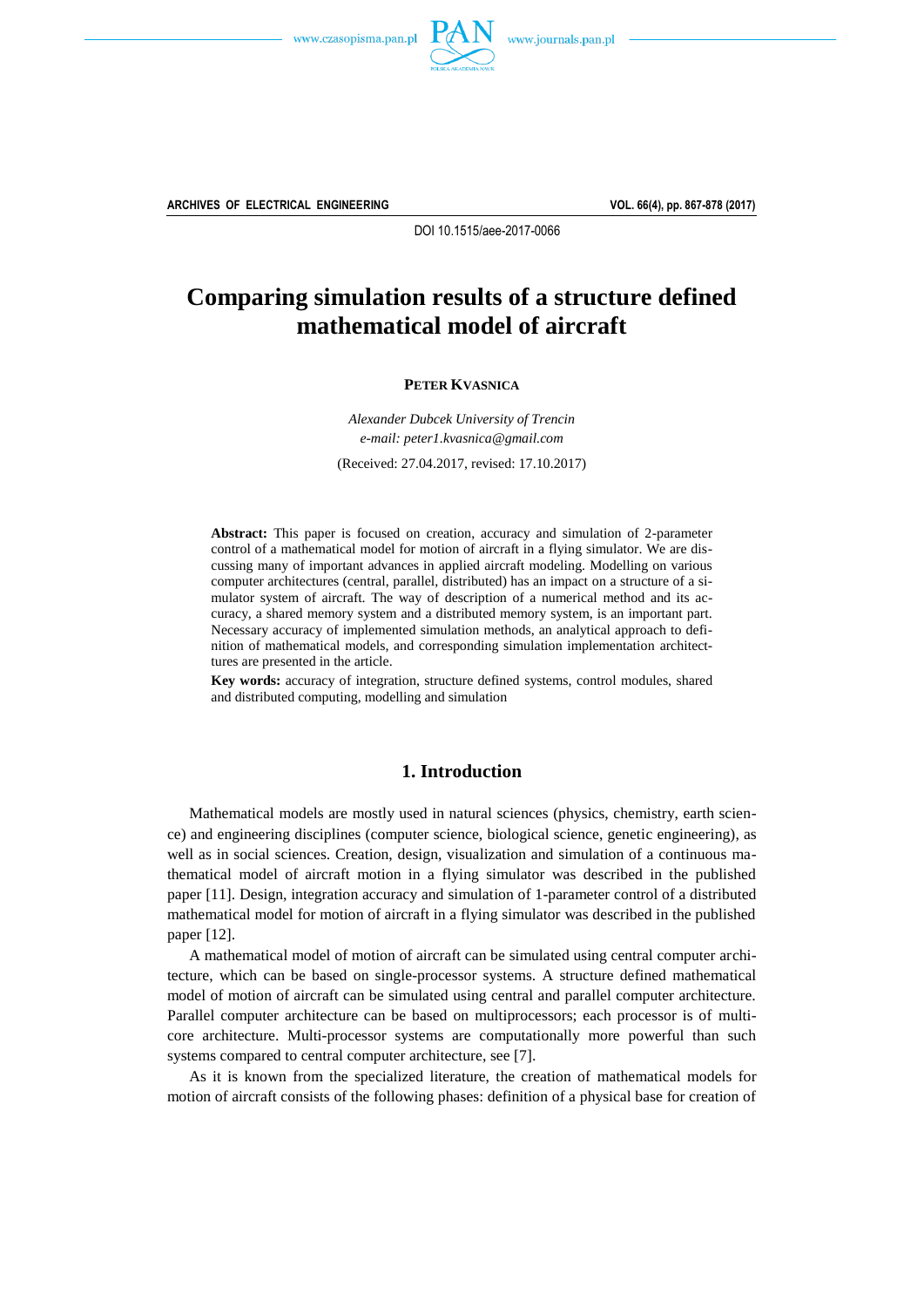

868 *P. Kvasnica* Arch. Elect. Eng.

a mathematical model – and selection of notation of a mathematical model of motion. The Laplace transformation, computation of parameters of aircraft for a selected flight phase, determination and computation of coefficients, numerical integration, programming and simulation on a computer, etc. are used in our procedure suitably.

Results of the document "Visualization of Aircraft Longitudinal-Axis Motion" – [11] will be used in this paper for the aforementioned purposes. The effort invested to the creation of mathematical models of motion in the abovementioned document is aimed at improvement and extension of a field of view in simulation of mathematical models on different types of computer architecture.

# **2. Description of aircraft mathematical models**

Such unstable characteristics as aero elasticity impact, fuel density, changing geometry of aircraft and some other parameters support complexity of their design. Mathematical models of motion interact with intervention of pilot´s control of aircraft and real equipment responds to the pilot´s interventions, data on equipment is observed by the pilot [11]. We can use a continuous simulation method to solve differential equations in mathematical models of motion of aircraft created this way; aerospace engineers often use Newton´s laws of motion in design and creation of a mathematical model of motion of aircraft and relationships of equations are described by differential operators [12].

According to 3-rd Newton's Law: to every action there is always an equal opposite reaction, or the mutual action of two bodies upon each other is always directed to opposite parts [5]. The basic system of equations has the form [1]:

$$
\dot{x}_1 + f_i(x_1, \dots, x_n; u_1, \dots, u_m; \xi_1, \dots, \xi_\gamma) = 0, (i = 0, 1, \dots, p),
$$
\n(1)

where:  $x_1, \ldots, x_n$  are the object coordinates,  $u_1, \ldots, u_m$  are the elements of control,  $\zeta_1, \ldots, \zeta_n$  are the failure functions. Troubles of simulation and synchronization of mathematical models on computers and appropriation of using a linear model of motion are discussed in the part "Mathematical Models of Aircraft and Physical Bases of Mathematical Models" [11]. Precision between results of transient response of nonlinear mathematical models if compared to linear mathematical models from the point of view of human precision can be neglected [17].

The following items:  $a^H_{x} \Delta H$ ,  $a^H_{y} \Delta H$ ,  $a^H_{mz} \Delta H$ , for flight speed  $\Delta V$  and other parameters of aircraft motion, seem to be the weakest couples for flight height in a linear model of aircraft motion. The equations of a mathematical model of motion of aircraft have two control parameters, the form [10]:

$$
\Delta \dot{V} + a_x^V \Delta V + a_x^\alpha \Delta \alpha + a_x^\theta \Delta \theta = a_x^{\delta M} \Delta \delta_M,
$$
  
\n
$$
\Delta \theta + a_y^V \Delta V + a_y^\alpha \Delta \alpha + a_y^\theta \Delta \theta = a_y^{\delta M} \Delta \delta_V,
$$
  
\n
$$
\Delta \dot{\omega}_z + a_{mz}^V \Delta V + a_{mz}^\alpha \Delta \alpha + a_{mz}^\alpha \Delta \theta + a_{mz}^{\omega z} \Delta \omega_z = a_{mz}^{\delta V} \Delta \delta_V,
$$
  
\n
$$
\Delta \upsilon = \omega_z, \Delta \upsilon = \Delta \theta + \Delta \alpha.
$$
\n(2)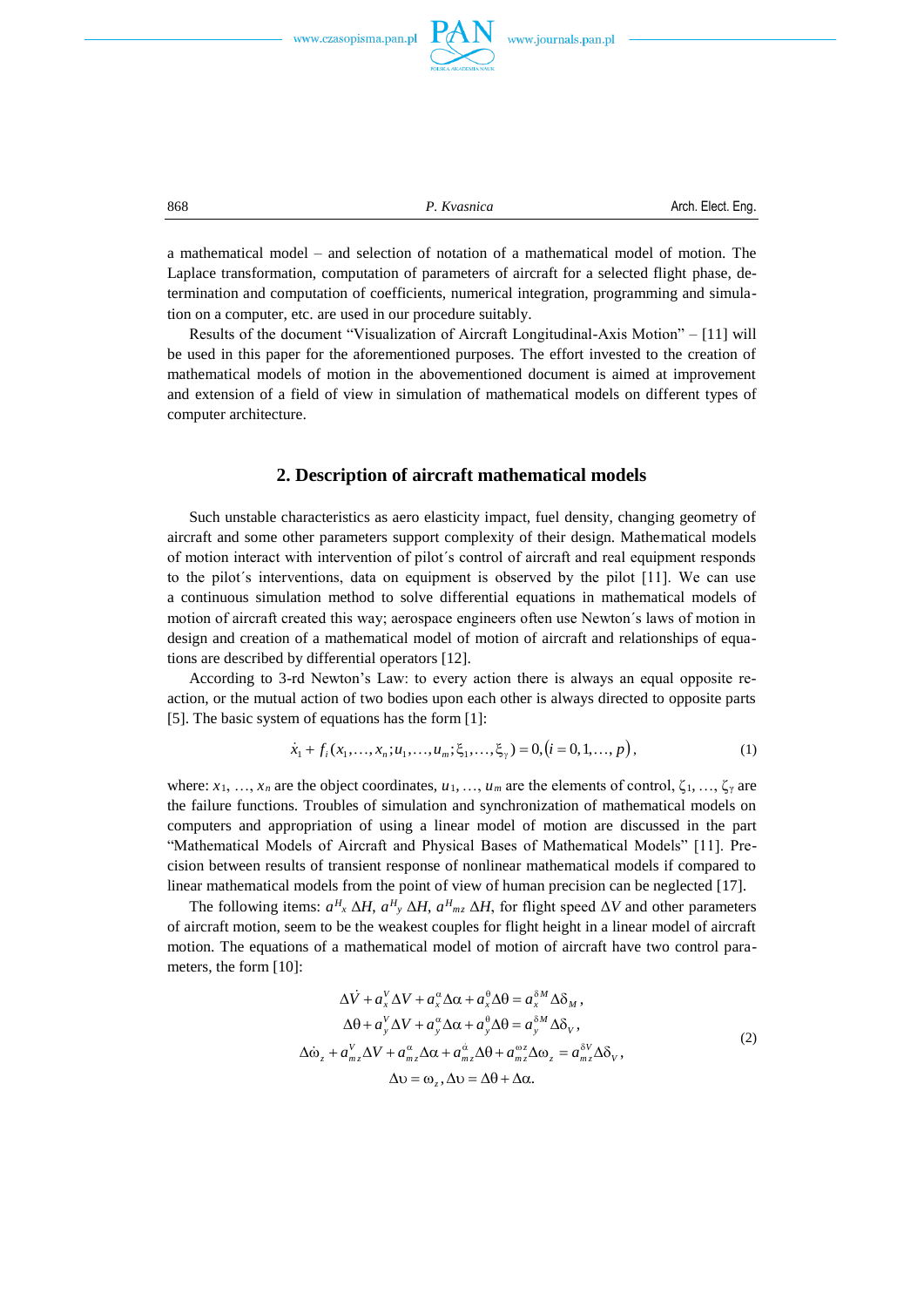

Vol. 66 (2017) *Comparing simulation results of a structure defined mathematical model of aircraft* 869

#### **Equations for numerical integration of a mathematical model**

Numerical integration is applied in calculation of a mathematical model of motion of aircraft as shown below. A state-space model is as follows:

$$
\dot{\boldsymbol{x}}(t) = f(\boldsymbol{x}(t), \boldsymbol{u}(t), t), \tag{3}
$$

where:  $x$  is a state vector,  $u$  is an input vector, and  $t$  represents time, with a set of initial conditions:

$$
\boldsymbol{x}_{t=t_0} = \boldsymbol{x}_0. \tag{4}
$$

Let  $x_i(t)$  represent the  $i^{th}$  state trajectory as a function of simulated time *t*. As long as the state-space model does not contain any discontinuity in either  $f_i(x, u, t)$  or any of higher derivatives, the *x<sup>i</sup>* (t) itself is a continuous function of time [3] and description of Tylor-Series. As you increase the degree of the Taylor polynomial of a function, the approximation of the function by its Taylor polynomial becomes more accurate [17]. Many engineering simulation applications require a global relative accuracy of approximately 0.002, see [12] for more information.

#### **3. An appropriate mathematical model of motion**

These practical requirements determine the use of linear models in a process of analyzing general processes [6]. For notation of mathematical models of motion of aircraft in a simulator, we can use a state space description. We have a linear, controllable, non-observed and dynamic system, see [4]:

$$
\dot{x}(t) = Ax(t) + Bu(t),
$$
  
\n
$$
y(t) = Cx(t),
$$
  
\n
$$
x(t) = x_0,
$$
\n(5)

where A, B, C, x, u, and y have dimension matrices  $(n \times n)$ ,  $(r \times n)$ ,  $(l \times n)$ ,  $(n \times l)$ ,  $(m \times l)$  and  $(r x l)$ , respectively, the items are defined in [12]. When we try and make the task easier that we will focus on the control object, the first equation from the system (5) can have a general shape:

$$
\dot{x} = Ax + Bu, \n y = Cx.
$$
\n(6)

Equation (6) represents, in a form of a matrix, a complex aircraft dynamic system of a mathematical model of a flying simulator comprising in a process of simulation of 11 state variable sensors of information, 18 state variables that express situation coordinates of performing elements in the system. They are divided into two halves and the rest is divided into 38 state variables that represent unmeasured noise and sensor failures [1]. Four parts of the mathematical models of motion of aircraft are expressed by the state vector  $n = 4$  that represents a state matrix. In accordance with the Equation (2), we get [10]: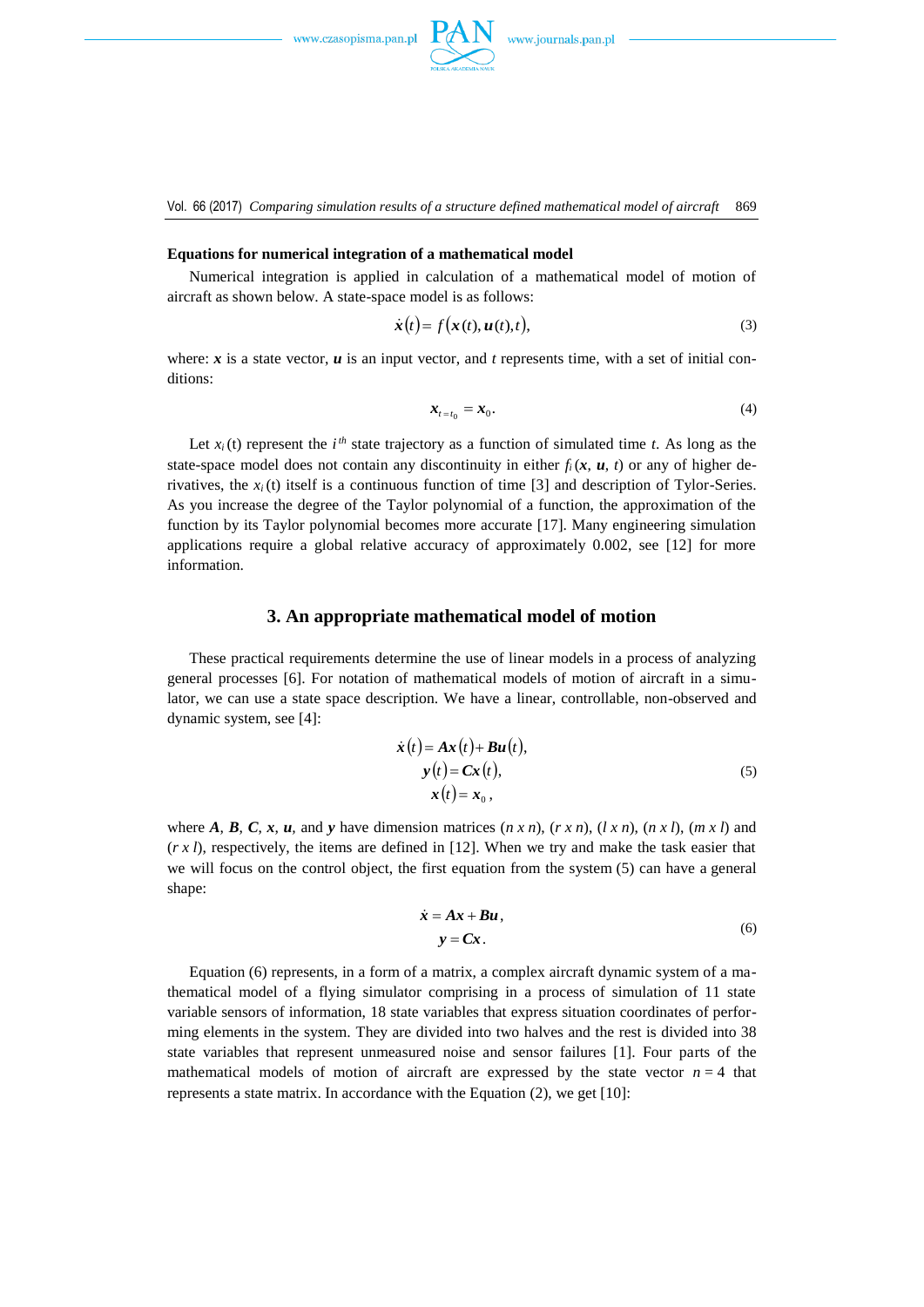



870 *P. Kvasnica* Arch. Elect. Eng.

$$
\Delta \dot{V} + a_x^V \Delta V + a_x^\alpha \Delta \alpha + a_x^\theta \Delta \theta + a_x^H \Delta H = a_x^{\delta M} \Delta \delta_M,
$$
  
\n
$$
\Delta \theta + a_y^V \Delta V + a_y^\alpha \Delta \alpha + a_y^\theta \Delta \theta + a_y^H \Delta H = a_y^{\delta M} \Delta \delta_V,
$$
  
\n
$$
\Delta \dot{H} - \sin (\theta_0) \Delta V - \cos (\theta_0) \Delta V = 0; \ \Delta \dot{v} = \omega_z, \ \Delta v = \Delta \theta + \Delta \alpha.
$$
\n(7)

The items  $\Delta V$ ,  $\Delta \alpha$ ,  $\Delta \theta$ ,  $\Delta \upsilon$ ,  $\Delta \delta_M$  and  $\Delta \delta_V$  are defined in [12]. Transfer functions have the form [10]:

$$
\Delta V(s) = -G_{V/\delta M}(s)\Delta\delta_{M}(s) - G_{V/\delta V}(s)\Delta\delta_{V}(s),
$$
  
\n
$$
\Delta\alpha(s) = -G_{\alpha/\delta M}(s)\Delta\delta_{M}(s) - G_{\alpha/\delta V}(s)\Delta\delta_{V}(s),
$$
  
\n
$$
G_{V/\delta M}(s) = a_{x}^{\delta M}(\Delta_{11}/\Delta), G_{V/\delta V}(s) = a_{y}^{\delta M}(\Delta_{21}/\Delta) - a_{mz}^{\delta V}(\Delta_{31}/\Delta),
$$
  
\n
$$
G_{\alpha/\delta M}(s) = a_{x}^{\delta M}(\Delta_{12}/\Delta), G_{\alpha/\delta V}(s) = a_{y}^{\delta V}(\Delta_{22}/\Delta) - a_{mz}^{\delta V}(\Delta_{32}/\Delta).
$$
\n(8)

where  $\Delta_{ij}$  is the sub-determinant of the  $i^{th}$  row and the  $j^{th}$  column. In our described procedure, the first equation of the system (8) is employed to describe the change of the speed  $\Delta V$ , also the equation describing displacement of the speed depending on the displacement of throttle engine lever  $G_{V/\delta M}$  (*s*) and the displacement of elevator angle  $G_{V/\delta V}$  (*s*) are employed. The items of the second equation of system (8)  $G_{\alpha/\delta M}(s)$  and  $G_{\alpha/\delta V}(s)$  are employed in [11]. The third row of the system (8) defines how to compute these changes of two parameters for a change of aircraft speed respectively the fourth row of the system (8) defines how to compute these changes of 2-parameters for a change of an aircraft angle of attack.

In our case, flight of the aircraft is steady and without any random interferences (wind, storm, or other outer interferences) [6]. Coefficients  $c_i$  and  $e_j$  represent aerodynamic parameters, see [11] for their computation.

#### **3.1. A structure defined mathematical model of an aircraft in a simulator**

For design of a mathematical model, we apply a matrix form in state space described in the previous section. We should express – the first equation from Equation (6) as follows [13]:

$$
\begin{pmatrix} \dot{x}_1 \\ \dot{x}_2 \\ \dot{x}_3 \\ \dot{x}_4 \end{pmatrix} = \begin{pmatrix} a_{11} & a_{12} & a_{13} & a_{14} \\ a_{21} & a_{22} & a_{23} & a_{24} \\ a_{31} & a_{32} & a_{33} & a_{34} \\ a_{41} & a_{42} & a_{43} & a_{44} \end{pmatrix} \begin{pmatrix} x_1 \\ x_2 \\ x_3 \\ x_4 \end{pmatrix}.
$$
\n(9)

Let's decompose the given system – mathematical models of motion of aircraft into four subsystems, see [12]. The state space is divided into 4 parts:

$$
\boldsymbol{x} = (x_1, x_2, x_3, x_4)^T = (x_1 x_1, x_1 x_2, x_1 x_3, \dots, x_4 x_4),
$$
\n(10)

where items  $x_i x_j$  represent a state vector. If variable *i* stands for an order of relevancy *n*, i.e. the number of the subsystem, then variable *j* stands for a sequential number of the item in the given model parts. The mutual relations between the first and second isolated subsystems are described by  $l_{12}(x)$  meaning that the equation of the first and second isolated subsystem is: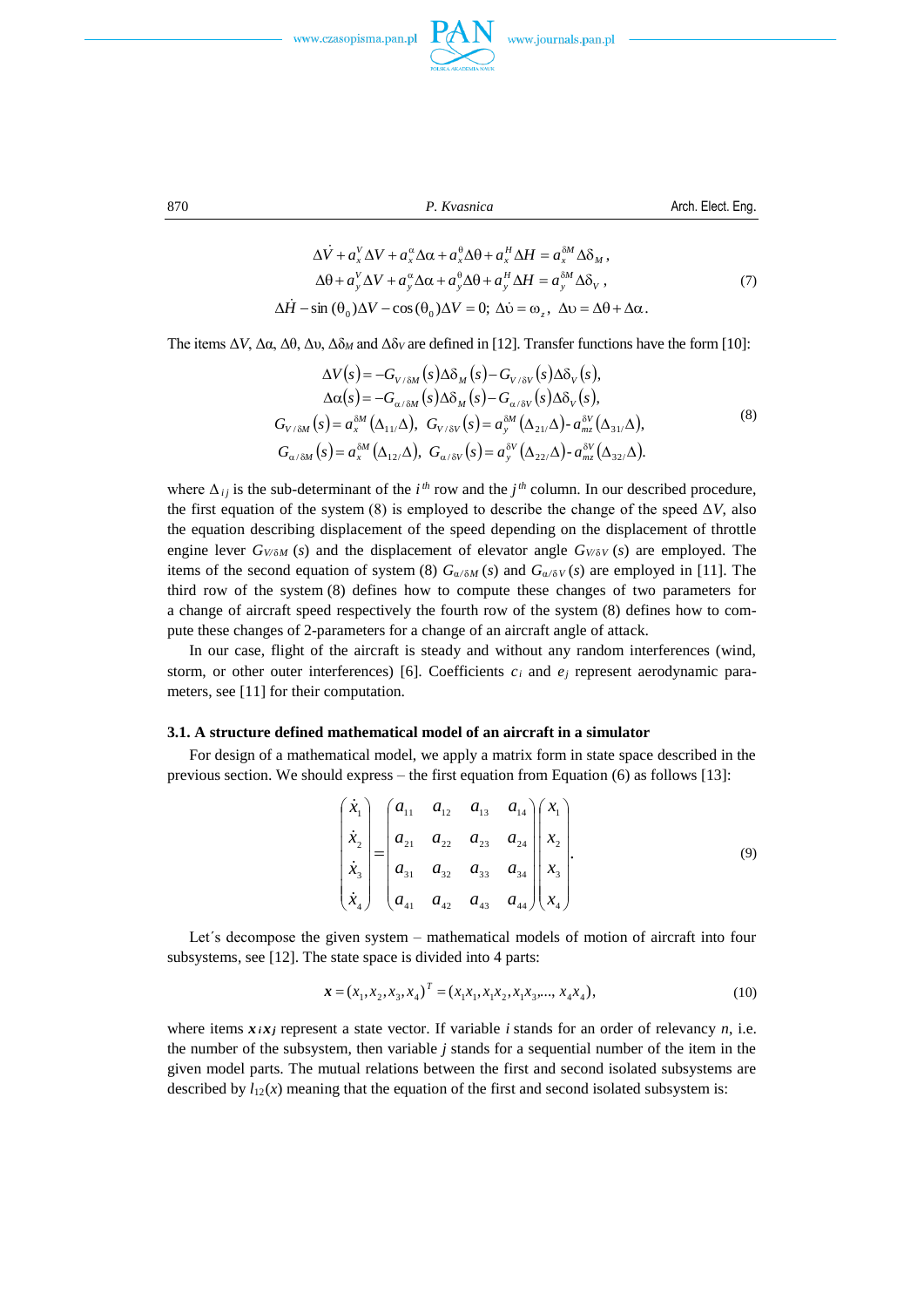

$$
l_{12}(x) = A_{11} \begin{pmatrix} x_1 \\ x_2 \\ 0 \\ 0 \end{pmatrix} = (A_{11}, A_{12}, A_{13}, A_{14})^T \begin{pmatrix} x_1 \\ x_2 \\ 0 \\ 0 \end{pmatrix}.
$$
 (11)

The described solution is relatively simple due to description of the analyzed system using Equations (9), see [2] for more information.

# **4. A mathematical model of speed and angle of attack in a flight simulator**

To create a system of differential equations, one must know aerodynamic coefficients, a mathematical model of aircraft systems and other parameters of aircraft [11, 12]. The mathematical model of motion of aircraft in a flight simulator is created by this approach in the Laplace transformation, see [2, 10].



Fig. 1. Block diagram of a mathematical model of control of aircraft motion – speed and angle of attack

The action of an aircraft elevator control stick angle and throttle control stick displacement on aircraft motion – two control parameters (see Fig. 1) are discussed below. The picture shown in [11] represents a block diagram of 1-parameter control of a mathematical model of motion of aircraft in a flying simulator. Figure 1 in this paper represents a block diagram of the already mentioned 2-parameter control of a mathematical model of motion of aircraft in a flying simulator.

#### **4.1. A structure defined mathematical model of aircraft in a simulator**

The input values are represented by a change of an aircraft elevator control stick angle and a throttle control stick of the engine. The values are adjusted according to the required ones and are forwarded to the input of the mathematical model of motion of aircraft – speed. The aircraft speed  $\Delta V$  displacement equation defines a change in fuel supply and a change of the angle of an aircraft elevator [10]:

$$
\Delta V(s) = -G_{V/\delta M}(s)\Delta \delta_M(s) - G_{V/\delta V}(s)\Delta \delta_V(s), \tag{12}
$$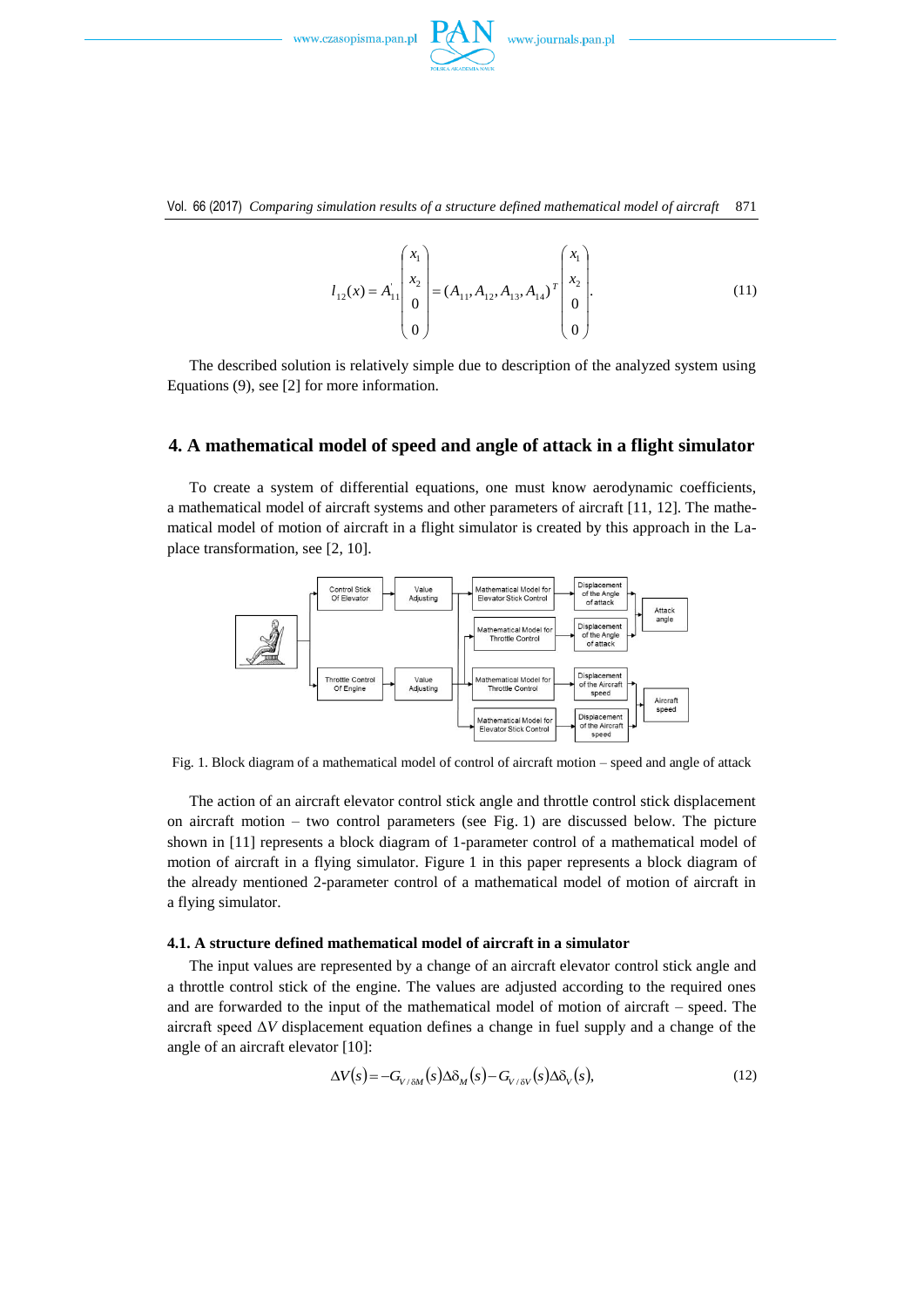

872 *P. Kvasnica* Arch. Elect. Eng.

where  $G_{V\delta M}(s)$  defines the mathematical model – a transfer function for fuel supply,  $\Delta \delta_M(s)$  is the input function for fuel supply in the Laplace transformation,  $G_{V\delta V}(s)$  is the mathematical model – a transfer function for an aircraft elevator,  $\Delta \delta v(s)$  stands for the input function of an aircraft elevator angle in the Laplace transformation. Derivation of equations of a mathematical model of speed increment is shown in the "Visualization of Aircraft Longitudinal-Axis Motion" [12]. Information about the mathematical solution of these equations is known [4]. The items for  $l_{12}(x)$  defined by Equation (11) are as follows, where:

$$
A = s4 + 1.134 s3 + 62.798 s2 + 28.659 s + 4.093
$$

is the same in all equations.

$$
A_{11} = 5\frac{s^3 + 1.12s^2 + 62.782s + 25.32}{A}, \quad x_1 = \Delta \delta_M(s),
$$
 (13)

$$
A_{12} = \frac{-0.11 \cdot (9.81 s + 620.973) - 0.42 \cdot (-9.81 s - 10.006)}{A}, \quad x_2 = \Delta \delta_V(s). \tag{14}
$$

# **4.2. The angle of attack dependence**

From the description in paper [12], we can derive that the equation of the angle of attack displacement defines a change in the angle of an aircraft elevator and a change of fuel supply [10]:

$$
\Delta \alpha(s) = -G_{\alpha/\delta M}(s) \Delta \delta_M(s) - G_{\alpha/\delta V}(s) \Delta \delta_V(s), \tag{15}
$$

where the items are defined in [12]. Stability determined by zeroes of a characteristic equation is used as a numerator in the mathematical model of motion of aircraft, see [11]. Next, we define permutation and transformation with regard to Equation (11) and we have coefficients for  $l_{21}(x)$ :

$$
A_{21} = 5 \frac{0.002 s^2 - 0.252 s - 0.1}{A}, \quad x_1 = \Delta \delta_M(s),
$$
 (16)

$$
A_{22} = \frac{-0.11 \cdot \left(-s^3 + 0.886 s^2 + 0.0124 s - 2.453\right) - 0.42 \cdot \left(-s^2 - 0.414 s - 0.025\right)}{A}, \quad x_2 = \Delta \delta_V(s). \tag{17}
$$

Equations (13) and (16) will use a step change of fuel supply in the Laplace transformation *∆*δ*<sup>M</sup>* (*s*) = 1/s. Equations (14) and (17) will use a step change of aircraft elevator angle in the Laplace transformation  $\Delta \delta V$  (*s*) = 1/s. The next design of a mathematical model of motion in a flying simulator is conditioned by identification of its stability. Roots of the characteristic equation, denominator Equations (13), (14), (16), respectively, Equation (17), see [11].

# **5. Visualization and simulation of models**

Initial or limiting restricting conditions in the given flight phase affect the form of equations of the system depending on for which phase of aircraft motion they are calculated,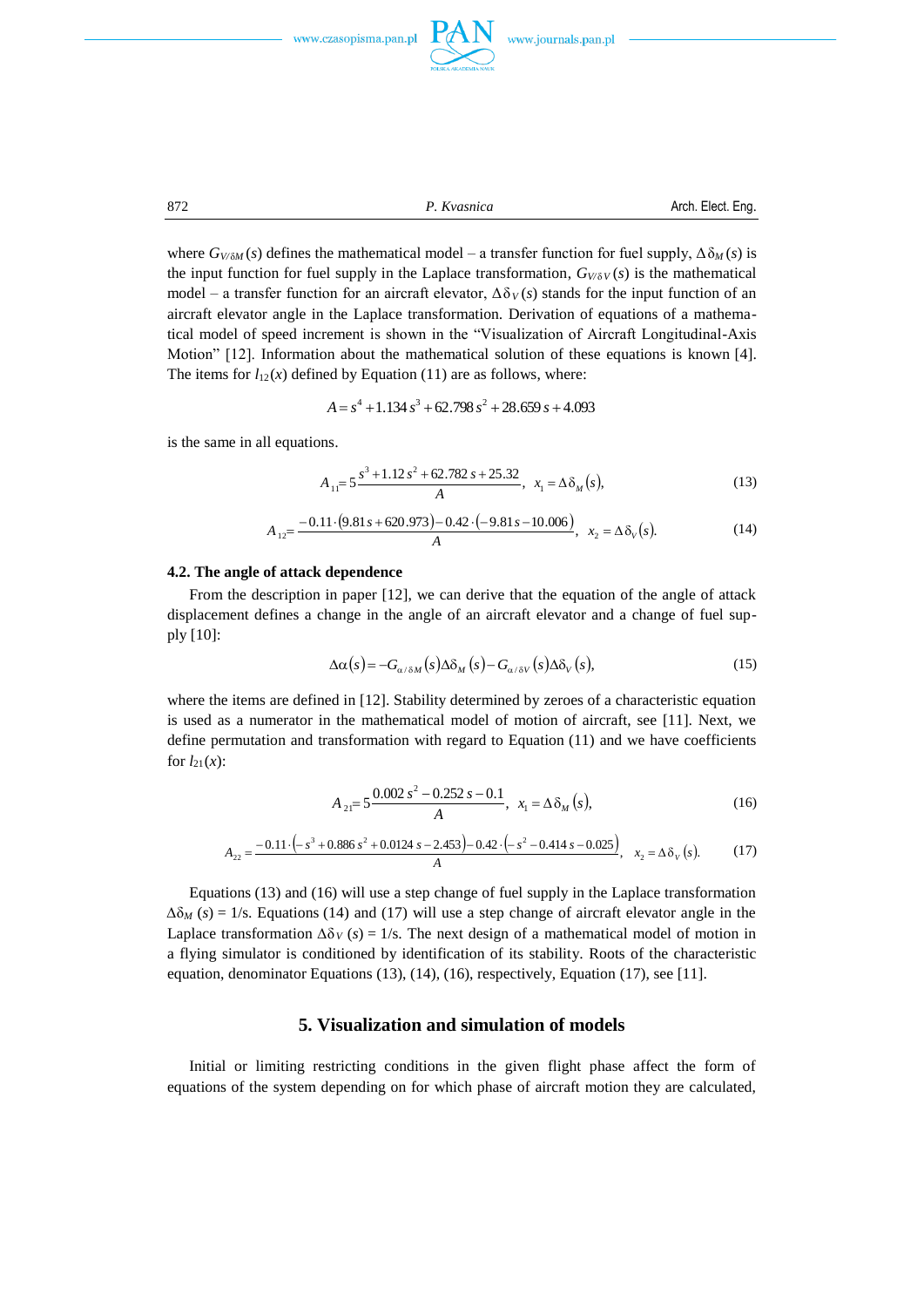

Vol. 66 (2017) *Comparing simulation results of a structure defined mathematical model of aircraft* 873

says McCormic et al. [15]. Visualization of results has influence on quality simulation, Yauan writes: "simulation attempts to get the information on properties of a real system by means of an experiment, the so-called simulation model" [19]. "Computer simulation of a flying simulator is employed as enlargement or replacement of a mathematical model of aircraft motion for which an analytical solution is difficult or even impossible" – Stevens [18].

Sequential run of a mathematical model program is characterized by equations of simulation of aircraft motion in single computer time in equidistant moments. A disadvantage of this method is a power constraint of a processor that computes the mathematical models of motion, see [8]. For presentation of more accurate simulation results, we need a higher-quality visualization system such as a visualization generator providing artificial surrounding of required quality; this surrounding is a 3-dimensional scene, see Figure 2.



Fig. 2. Principle of a pilot's activity and its visualization in a projection system

## **5.1. Application of mathematical models**

A simulation problem can be realized using shared memory system (SMS) architecture (OpenMP Control) or distributed memory system (DMS) architecture (MPI Control); they are identified as node computers [14].

According to Equation (12) or (15), the first member represents a transfer function (aircraft mathematical model) of speed displacement with dependence on fuel supply of aircraft with "–" sign, respectively and a transfer function (aircraft mathematical model) of the angle of attack displacement with dependence on fuel supply of aircraft with "–" sign. In a polynomial format of transfer function, we induce the following form for a transfer function of computed speed of displacement from fuel supply in meters per second respectively of the computed displacement of the angle of attack from fuel supply in radians [11]: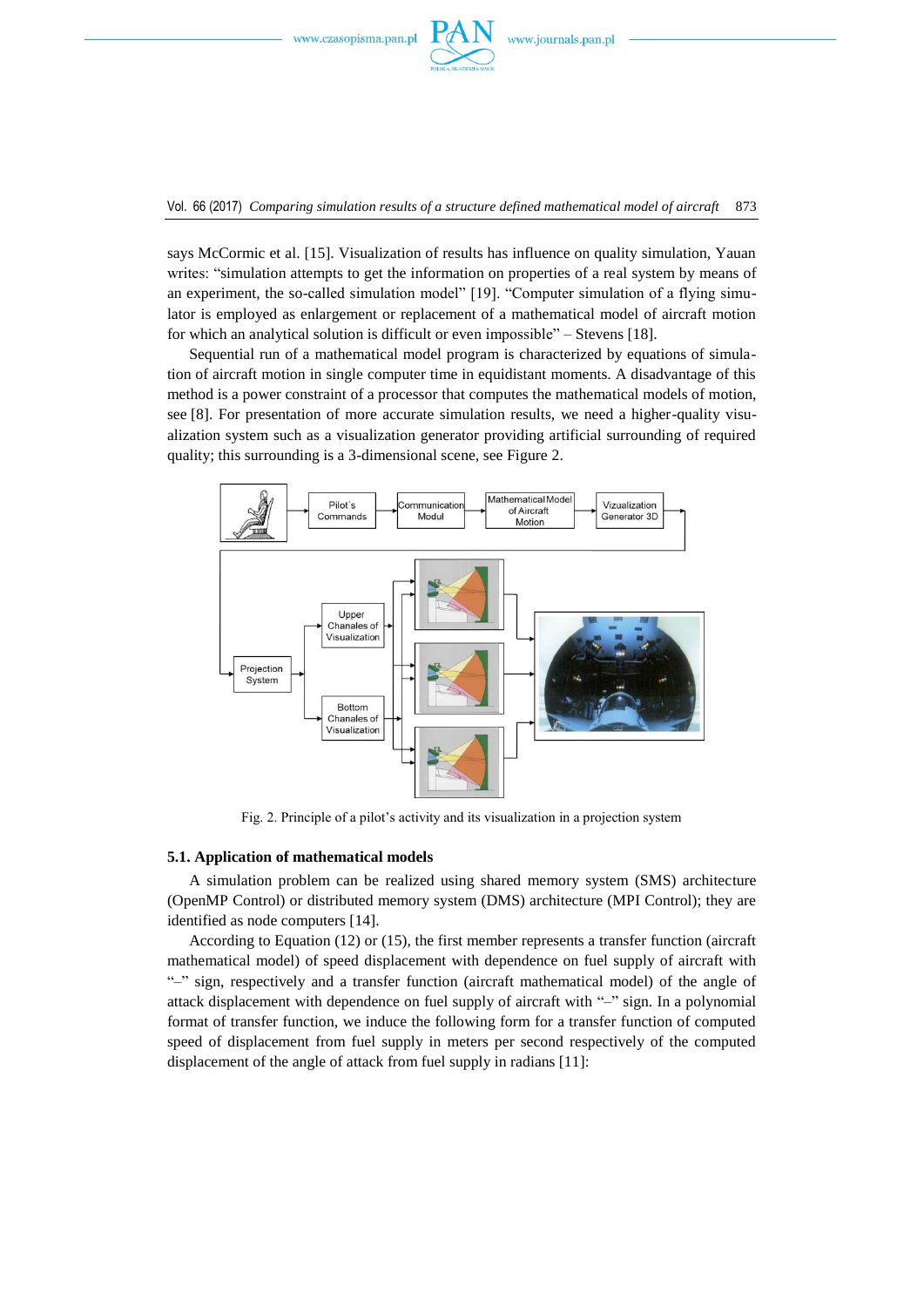

874 *P. Kvasnica* Arch. Elect. Eng.  $(s)$  $\Delta \delta_M$   $(s) = -5 \frac{s^3 + 1.12 s^2 + 62.782 s + 25.32 M}{s}$  $\frac{1}{\delta M}$  (3)  $\Delta O_M$  (3)  $\Delta O_M$  (3)  $\Delta O_M$ *M A*  $-G_{V/\delta M}(s)\Delta\delta_M(s) = -5\frac{s^3 + 1.12s^2 + 62.782s + 25.32}{4} \frac{M}{s}$ , (18)

$$
-G_{\alpha/8M}(s)\Delta\delta_M(s) = -5\frac{0.002s^2 - 0.252s - 0.1}{A}\frac{M}{s}.
$$
\n(19)

If displacement of the speed is considered in Equations (18) and (19), respectively, and this is conditioned by the step of change in fuel supply (unit step), the meaning of the items is defined in [12].

According to Equation (12) or (15) the second member represents a transfer function of speed displacement with dependence on the aircraft elevator angle with "-" sign, respectively, and a transfer function of the angle of attack displacement with dependence on the aircraft elevator angle with "–" sign. In a polynomial format of transfer function, we induce the following form for a transfer function of computed speed displacement from the aircraft elevator in meters per second respectively of the computed displacement of the angle of attack from the aircraft elevator in radians [11]:

$$
-G_{V/\delta V}(s)\Delta \delta_V(s) = -\frac{-0.11 \cdot (9.81 s + 620.973) - 0.42 \cdot (-9.81 s - 10.006)}{A} \frac{V}{s},\tag{20}
$$

$$
-G_{\alpha/\delta V}(s)\Delta\delta_V(s) = -\frac{-0.11 \cdot \left(-s^3 + 0.886 s^2 + 0.0124 s - 2.453\right) - 0.42 \cdot \left(-s^2 - 0.414 s - 0.025\right) V}{A}.
$$
 (21)

The displacement of elevation is considered in Equation (20) or (21), respectively, and this is conditioned by the step of elevator angle (unit step), the meaning of the items is defined in [12]. The simulation in our solution takes 30 seconds and the intermediate data is sent in periodical time to the processor's core or node processing recorded simulated data and creating a graphical form of calculated results after the end of simulation.

## **5.2. Parallel application of mathematical models on a shared memorys system**

The simulation of a mathematical model of motion described above was also realized on a computer by SMS based on the OpenMP standard that supports parallel programming in  $C/C++$ . The presented system is modelled on a personal computer that consists of a CPU Intel Quad Core Q9450 processor with 4 cores, 2.66 GHz each, 2GB RAM DDR3, 1066 MHz.

In a serial mode*,* tasks run sequentially on available sources in the nodes. Two-parameter control values of mathematical models – fuel supply and an aircraft elevator angle, represent an input in a block diagram. Two-parameter control simulated values of mathematical models of motion – speed of aircraft (two models) and an angle of attack of aircraft (two models) represent an output in a block diagram. If we use more processor cores of a simulator system in our solution  $(C_1, C_2, ..., C_n)$ , they communicate with each other by means of an SM, see Fig. 3.

One core  $(C_1)$  is designed as a central core, the others are computing ones and each of them is calculating only one mathematical model of motion of aircraft. As it results from the expression, the mathematical model defined by Equation (18)  $A_{11} * x_1$  is simulated by the  $C_1$ core, Equation (19)  $A_{12} * x_2$  is simulated by the  $C_2$  core, the mathematical model defined by Equation (20)  $A_{21} * x_1$  is simulated by the  $C_3$  core respectively Equation (21)  $A_{22} * x_2$  is simulated by the  $C_4$  core. Results are shown in Section 5.4.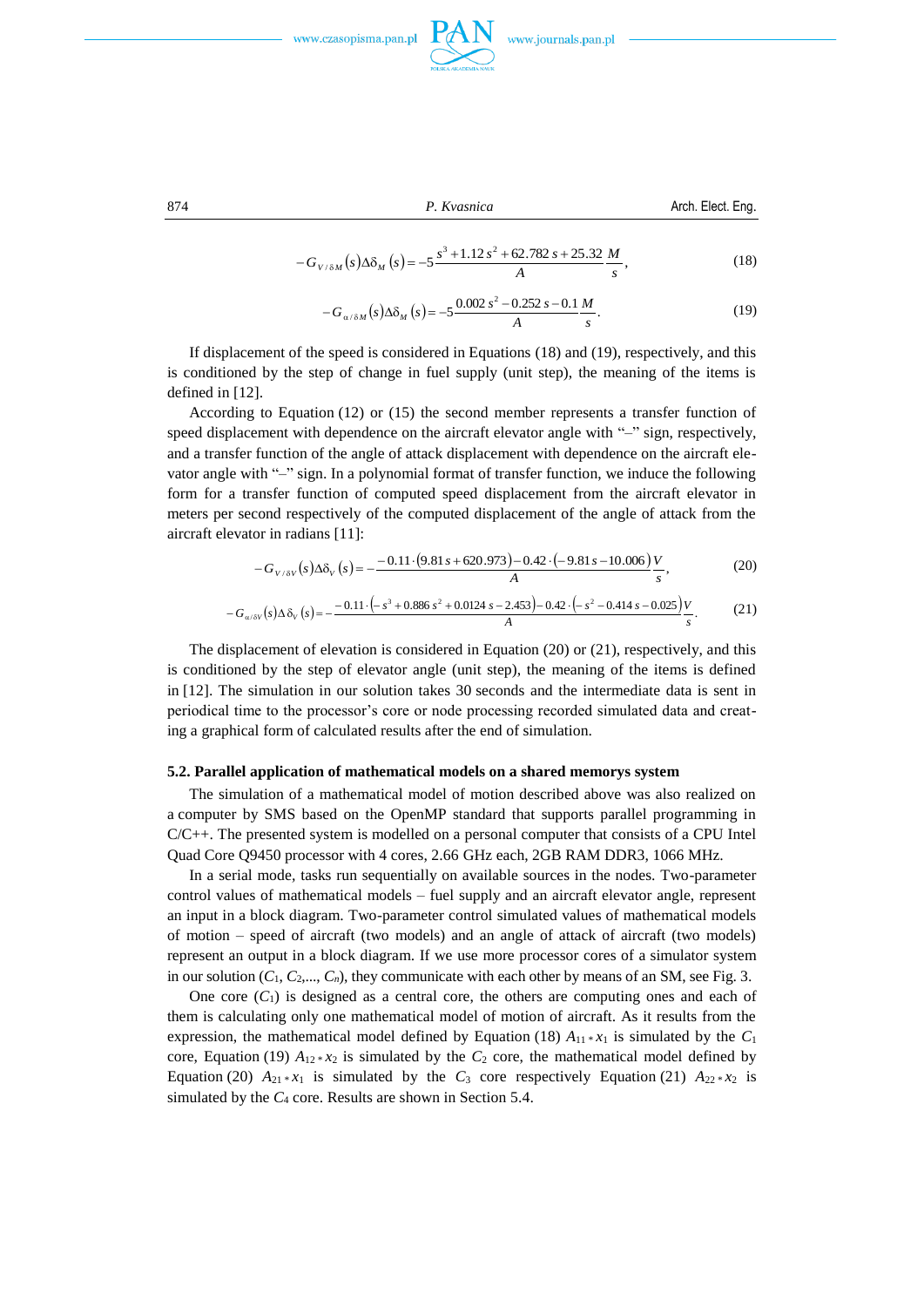



Fig. 3. Block diagram of a shared memory system in a simulation system,  $C_i$  – processor core

# **5.2. Parallel application of mathematical models on a distributed memory system**

The Message Passing Interface (MPI) systems provide alternative methods for communication and movement of data among multiprocessors [9]. More information is shown in [12]. The MPICH2 implementation is portable, high-performance implementation of the entire MPI-2 standard and consists of a library of routines that can be called from the program [16].



Fig. 4. Block diagram of a distributed memory system – architecture:  $N_i$  – node-computer,  $P_i$  – processor,  $M_i$  – local memory

In such a system, there are *n* nodes, which consist of a processor *P* and a local memory *M*. The program of a mathematical model of motion of aircraft is divided into concurrent processes, each is executed in a separate processor, see Figure 4. Distributed architecture was realized as connection of five nodes (one is a central computer, the others are computing nodes), this simulation obtains results faster. Each computing node consists of a personal computer with a CPU Athlon X2 processor with two cores – a single processor system that shares one memory. The processor's core frequency is 2.6 GHz and the memory size is 2 GB RAM, 1.066 MHz. All nodes are interconnected via a 1 Gbit/s Ethernet card. One node  $(N_1)$  is designed as a central computer, the others are computing ones and each of them is calculating only one equation of a mathematical model of motion.

#### **5.3. Results of simulation of mathematical models**

Fig. 5 shows that the following results were obtained: picture a shows the speed increment depending on fuel supply and it is equal to  $31.0192$  [m/s], picture b shows a speed increment depending on fuel supply and a steady state is equal to  $31.0174$  [m/s]. Like in Figures 6, 7 and 8.

All numbers mean steady state values, see Table 1 for visualizations. Graphical presentation of a speed increment depending on fuel supply respectively an elevator in Figure 5a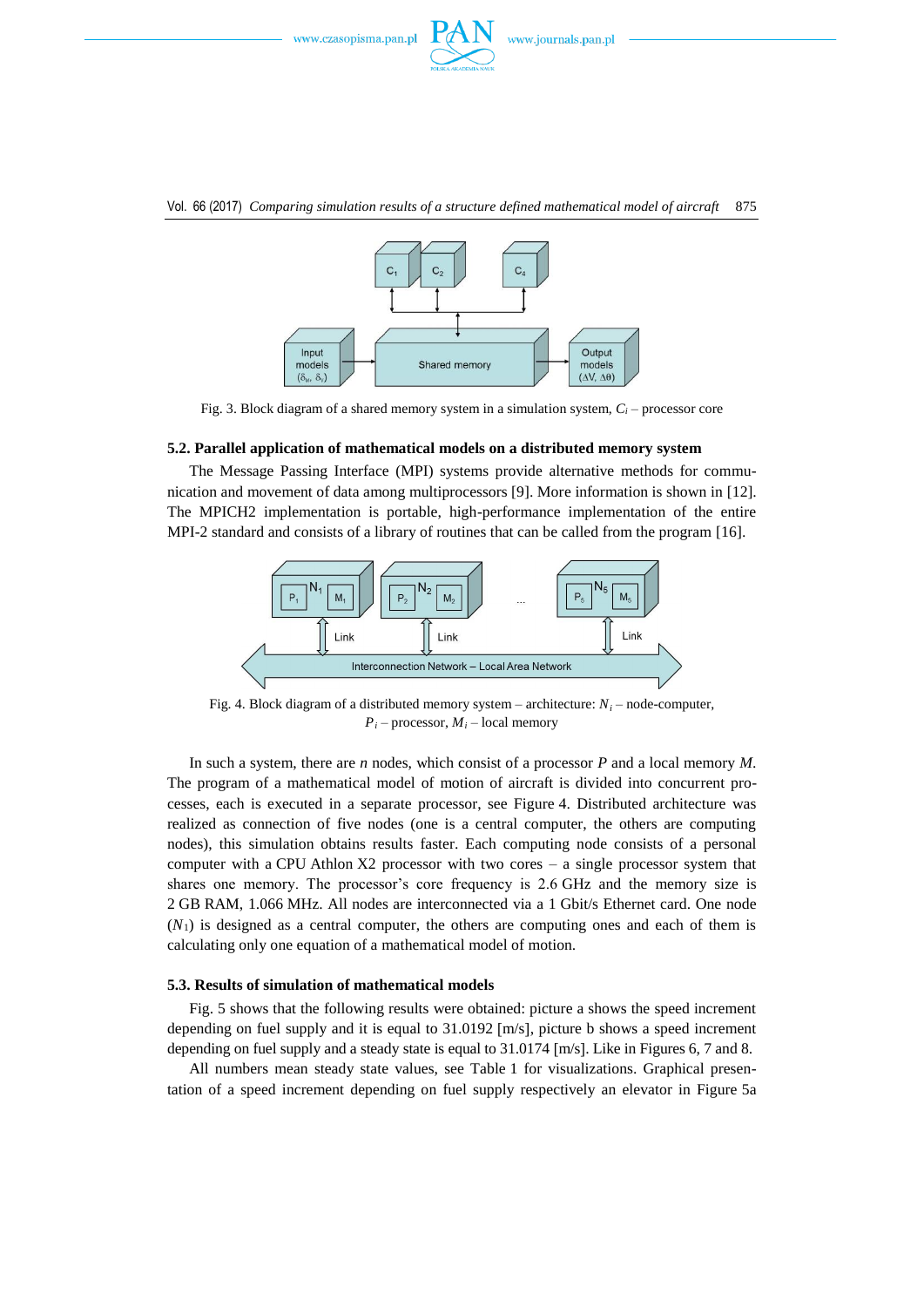

876 *P. Kvasnica* Arch. Elect. Eng.

respectively in Figure 5b is identical to the presentation in these figures, see Table 1. It can be seen from graphical presentations and dependences in other figures that the results are identical, see Table 1. For comparison, graphical results can be compared with those in [11] and [12].



Fig. 5. Simulation results of methods solved for Equation 18): shared memory system (a); distributed memory system (b)



Fig. 6. Simulation results of methods solved for Equation (19): shared memory system (a); distributed memory system (b)



Fig. 7. Simulation results of methods solved for Equation (20): shared memory system (a); distributed memory system (b)

The general – accuracy from comparison of simulation results from using the two methods is shown in Table 1, resulting in accuracy less than 0.002.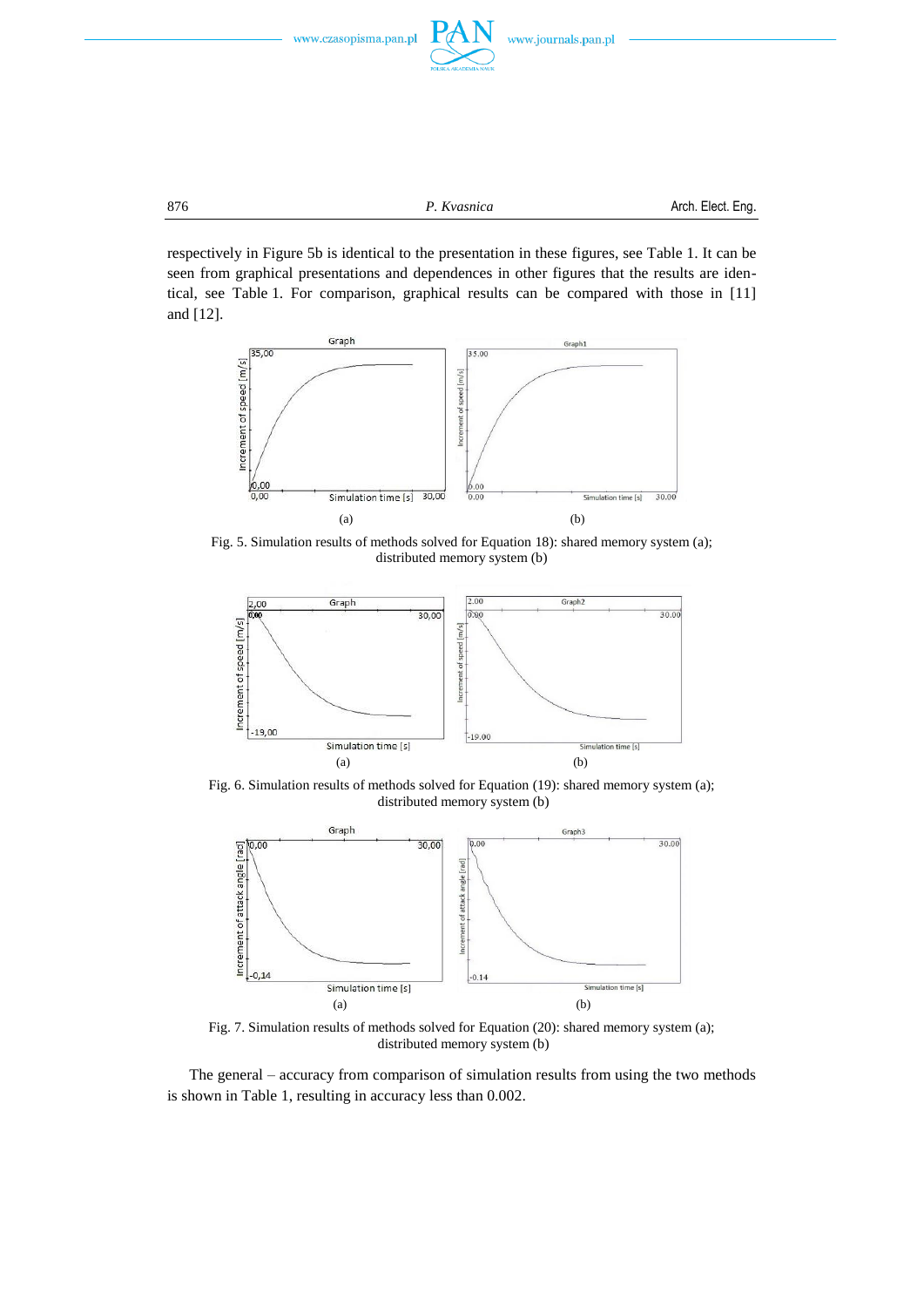



# Vol. 66 (2017) *Comparing simulation results of a structure defined mathematical model of aircraft* 877



Fig. 8. Simulation results of methods solved for Equation (21): shared memory system (a); distributed memory system (b)

| <b>Equation/Model</b> | <b>DMS</b>       | <b>SMS</b>       | Accuracy        |
|-----------------------|------------------|------------------|-----------------|
| 18                    | $31.0192$ [m/s]  | $31.0174$ [m/s]  | $0.0018$ [m/s]  |
| 19                    | $-15.6142$ [m/s] | $-15.6134$ [m/s] | $0.0008$ [m/s]  |
| 20                    | $-0.1237$ [rad]  | $-0.1247$ [rad]  | $-0.0010$ [rad] |
| 21                    | $-0.0714$ [rad]  | $-0.0721$ [rad]  | $-0.0007$ [rad] |

Table 1. Accuracy of simulation results

# **6. Conclusions**

The paper introduces two main types of architecture for efficient simulation of a mathematical model of motion of aircraft: the SMS (central computing) and the DMS (parallel computing). This helps to overcome physical and architectural limitations of computational power that can be achieved with a single-processor system and tasks run sequentially.

The use of a processor, a faster cache memory, operating memory access, 64-bit computer architecture and a higher transmission capacity are then very suitable for the application. The parallel computing architecture provides a higher transmission capacity and higher speed of computation of simulation of a mathematical model for motion of aircraft in a flight simulator. The two simulation methods of mathematical models of motion of aircraft are also a combination of both the advantages: efficiency and ease of programming of a shared-memory method and scalability of a distributed-memory method.

The simulation results of 2-parameter control of a mathematical model of motion of aircraft in a flight simulator verify higher accuracy depending on 2-parameter control compared to 1-parameter control of a mathematical model of motion of aircraft in a flight simulator. The aforementioned confirms the influence of an aircraft elevator on a speed displacement and also the influence of a change in fuel supply on an angle of attack displacement.